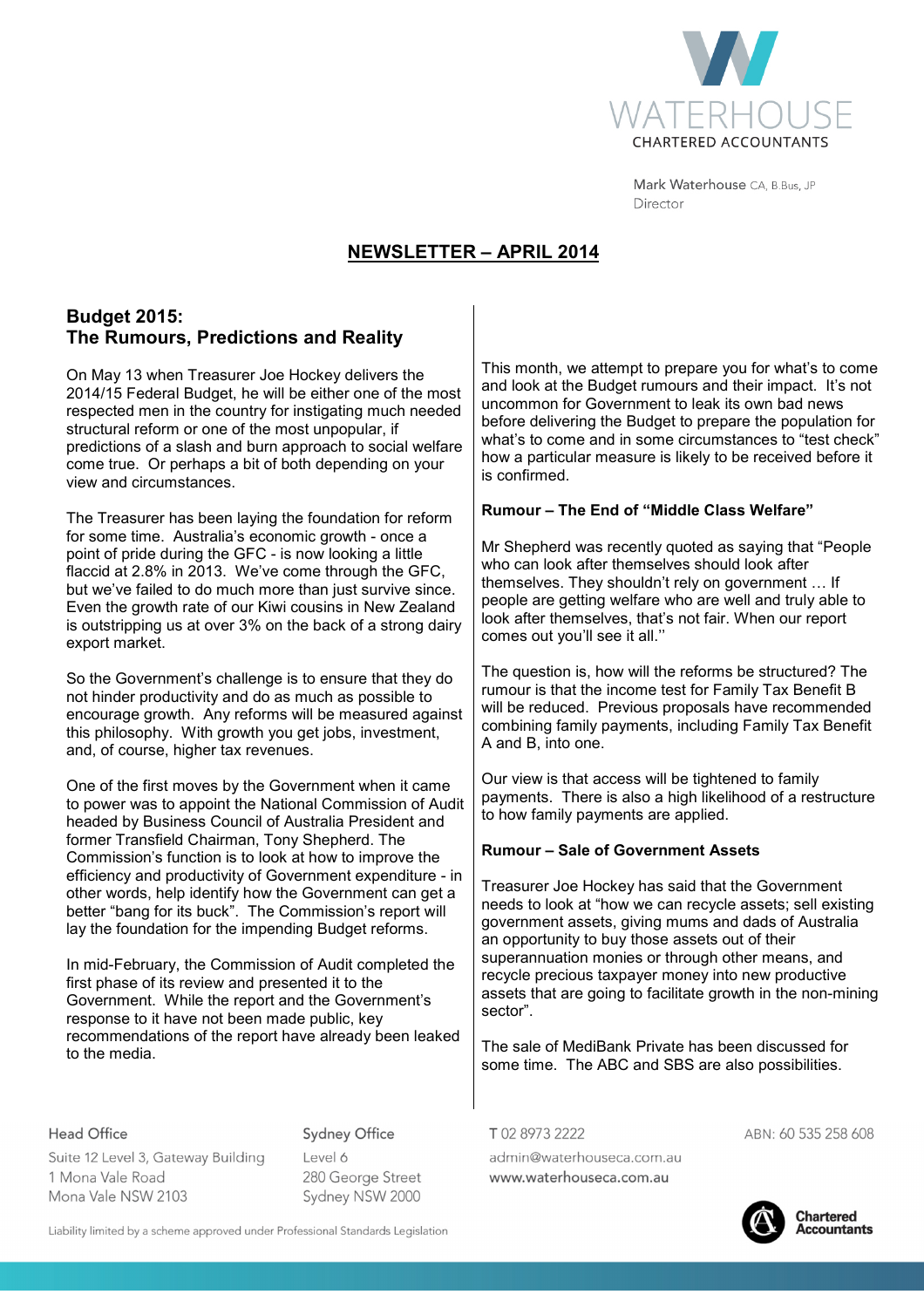

#### **Rumour – Prime Minister Tony Abbott's Maternity Leave Scheme Scrapped**

The Commission of Audit is reportedly not happy with the cost of the Prime Minister's paid parental leave scheme.

# **Rumour – Means Testing Medicare**

A Health Department plan leaked to the *Australian Financial Review* recommends changes to how GPs are compensated by Medicare. Under the scheme bulk billing would be limited to concession card holders and children. The tiered system would provide doctors with a full concession for children, less for adults receiving Family Tax Benefit A, and even less for everyone else – creating a gap in the bulk billing system for people in tiers 2 and 3.

The Government has not ruled out the tiered system, but repeats the line that Health Minister Peter Dutton has been using "... our 1980's Medicare model health system is tracking on an unsustainable path".

Due to commence on 1 July 2015 and costing \$5.5bn per annum, the scheme would see recipients receive their full salary for up to six months capped at \$75,000 plus super – so women earning up to \$150,000 per annum would receive their full salary for six months. The scheme is to be funded by a 1.5% levy on large business. The Greens support the scheme, but not the cap – their scheme has a \$50,000 cap.

Whether in the Budget or during its negotiated passage through the Senate, the Government's paid parental leave scheme will be watered down. It sits uncomfortably with the terms of reference of the Commission of Audit and does not have the broader support of the other political parties to make the passage through Parliament untouched.

As one commentator pointed out though, all of the debate is focussed on "rich women on high incomes" being paid to stay at home. Statistically, women in the Australian workforce are neither rich nor high income earners with around 2% of all women earning over \$100,000 compared to just below 8% of males.

#### **Rumour – Increasing the GST to 12%**

Former Treasury boss Ken Henry has been talking up the idea of increasing the GST stating that it is inevitable.

Our prediction is that while it is inevitable, it won't be in this budget. The Government will seek to manage the budget in other ways. It's more likely that the debate on the rate of GST will be had as part of the impending White Paper on Tax Reform promised within the first two years of the Abbott Government.

#### **Rumour – Increasing Tax on Super**

Australians currently have over \$1.3 trillion invested in superannuation. Assuming you stick to the rules, the tax paid on superannuation is relatively light compared to the tax on other forms of investment. While it would be tempting for any Government looking to raise revenue to take a larger percentage of superannuation, our view is that it's unlikely for now. The Government has already stated that it will stop tinkering with the superannuation system to give people certainty and the confidence to keep investing in it.

If there was a change, the most likely area is to uniformly tax gains inside a superannuation fund. At present, no CGT is payable on gains made by a fund when it is in pension phase.

# **Rumour – No Age Pension Until 70**

Treasurer Joe Hockey is quoted as saying that the eligibility age for the pension was "...set at that level in Australia in 1908 when life expectancy was 55". The

previous Government increased the pension age by six months every two years from July 2017 until it hits 67 in 2023. The Productivity Commission called for the pension age to rise to 70 – a view supported by the Treasurer.

Our view is that pension age will not move beyond the previously announced reforms at this stage. If there was a change, the Government might speed up the timeframes for the increase to the pension age.